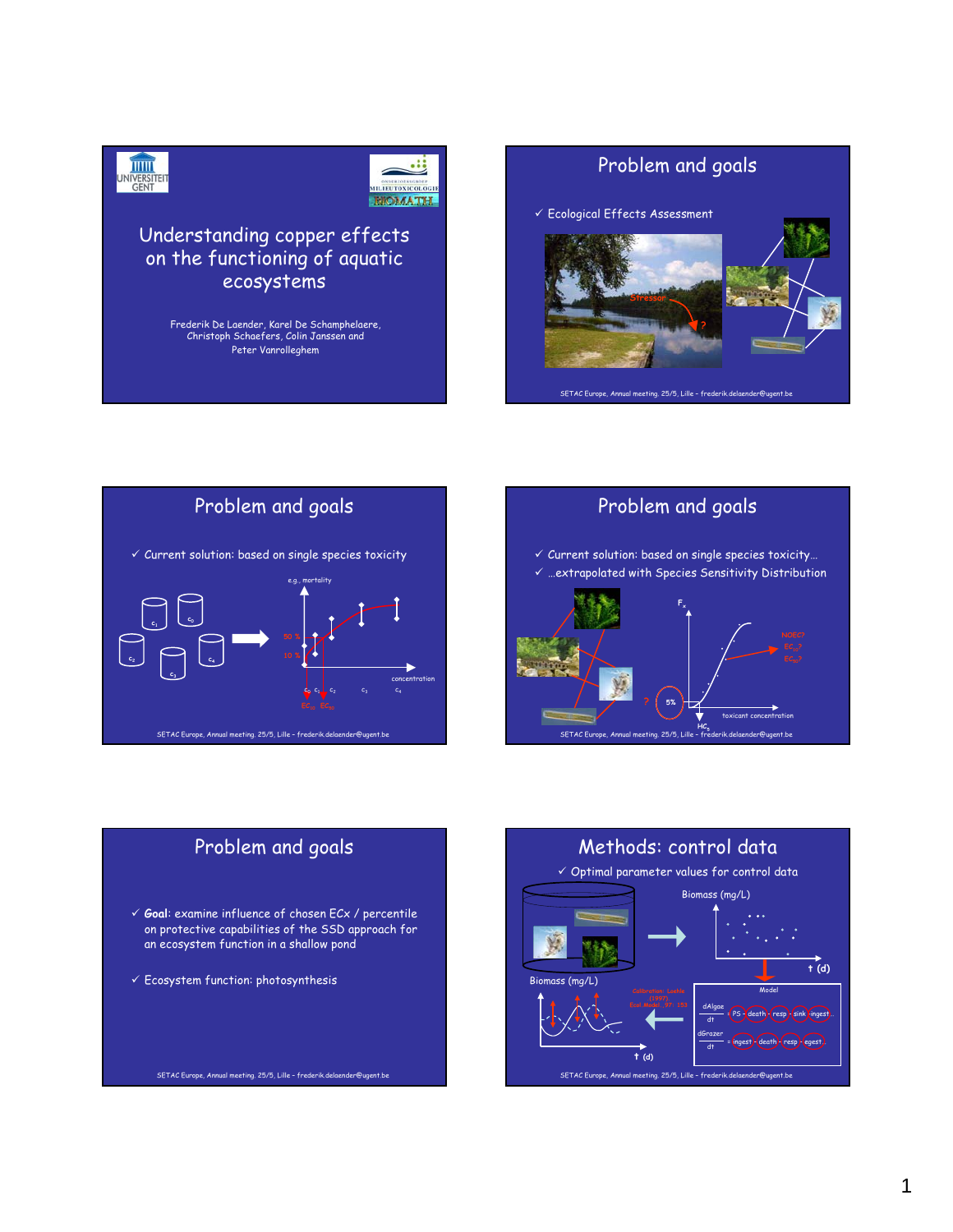



Methods: exposure data 9Yields **concentration – effect data**  $\frac{1}{2}$ **dCMax (1/d) Maximum Ingestion rate (1/d) 2.5** Ingestion rate √Which can be fitted to common<br>logisic equations **1.5 1 0.5** Maximur  $\checkmark$ Equations proved significant **0 20 40 60 80 100 120 140 160 180** (p < 0.05), except for rotifers **Cu (µg/L) Cudiss (µg/L)**  $\checkmark$  Derivation of  $\mathsf{E}\mathcal{C}_{15}, \mathsf{E}\mathcal{C}_{20}, \dots \mathsf{E}\mathcal{C}_{50}$ SETAC Europe, Annual meeting. 25/5, Lille – frederik.delaender@ugent.be